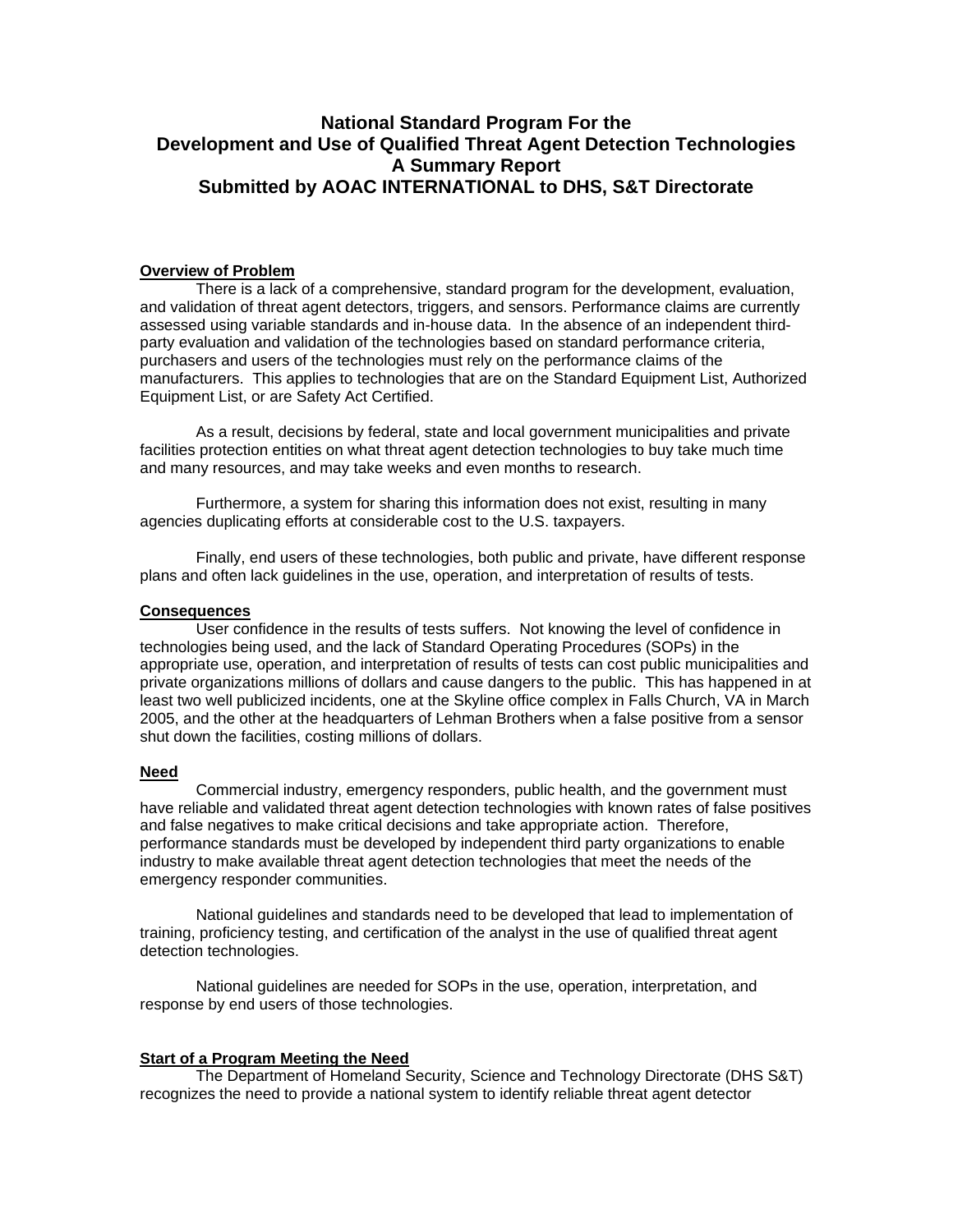systems. DHS S&T contracted AOAC INTERNATIONAL, an independent, third-party scientific organization, and the Midwest Research Institute (MRI) to establish and make publicly available a scientifically based set of standards and processes for the independent evaluation and validation of threat agent detector systems including PCR-based methods and hand-held assays. The intent of DHS is that this program will become a national enduring capability administered by a third party and funded by those who wish to have their technologies independently validated.

An essential activity in the development of the standards, processes, and ultimate enduring capability is the formation of a Stakeholders Panel on Agent Detection Assays (SPADA) where key stakeholders from government (CDC, DOD, FBI, DHS, USPS, EPA, FDA), public health, first responders, and industry are brought together to reach consensus on the performance requirements for PCR-based methods for *Bacillus anthracis, Yersinia pestis,* and *Francisella tularensis.*In addition, another aspect of the contract is to execute a pilot project in which a selected method that detects *B. anthracis* will be evaluated using the standards and process established by SPADA. The process involves subjecting the pilot method to the most rigorous independent evaluation and validation schemes available—AOAC INTERNATIONAL's time-tested and internationally recognized *Performance Tested*<sup>SM</sup> and *Official Methods*<sup>SN</sup> programs.

Once the pilot is completed, DHS, the emergency preparedness and public health communities, as well as private sector stakeholders, need this program to continue to establish performance criteria for other technologies, for many other agents, and for many kinds of end users and applications. Any future program needs to be sustainable to evaluate and validate all the necessary threat agent detection tools needed by the public and private sectors. But to be sustainable, the system must also make economic sense to the assay developers in order for them to use it.

### **Future Direction of a Program to Meet the Needs of Emergency Responders**

A Town Hall meeting, sponsored by DHS S&T, was held on September 12, 2008 in Rockville, MD to provide a forum to and discuss the needs of the threat agent detection community, and to offer guidance on future DHS programs that would best benefit DHS clients and the safety and welfare of the American public.

Almost 150 Town Hall meeting attendees included:

- U.S. government stakeholders (representatives from CDC, OSTP, The White House, Senate, DOD, FBI, DHS, EPA, IAB and others);
- Government and private sector threat agent detection system developers;
- The public health community;
- The assay end-users community (emergency responders and building, facility, and infrastructure protection representatives).

In the spirit of a true Town Hall meeting, attendees discussed, amended, and voted on Articles that were drafted by a Town Hall Meeting Steering Group and distributed to meeting invitees prior to the meeting.

The resulting Articles and results of vote serve as a position document and provide strategic recommendations on the development of standards for Chemical, Biological, Radiological, Nuclear, and Explosive (CBRNE) detector technologies and their use.

## **Articles Adopted by the Town Hall Meeting Assembly:**

1. DHS should expand its effort to coordinate the development of CBRNE detection technologies and devices.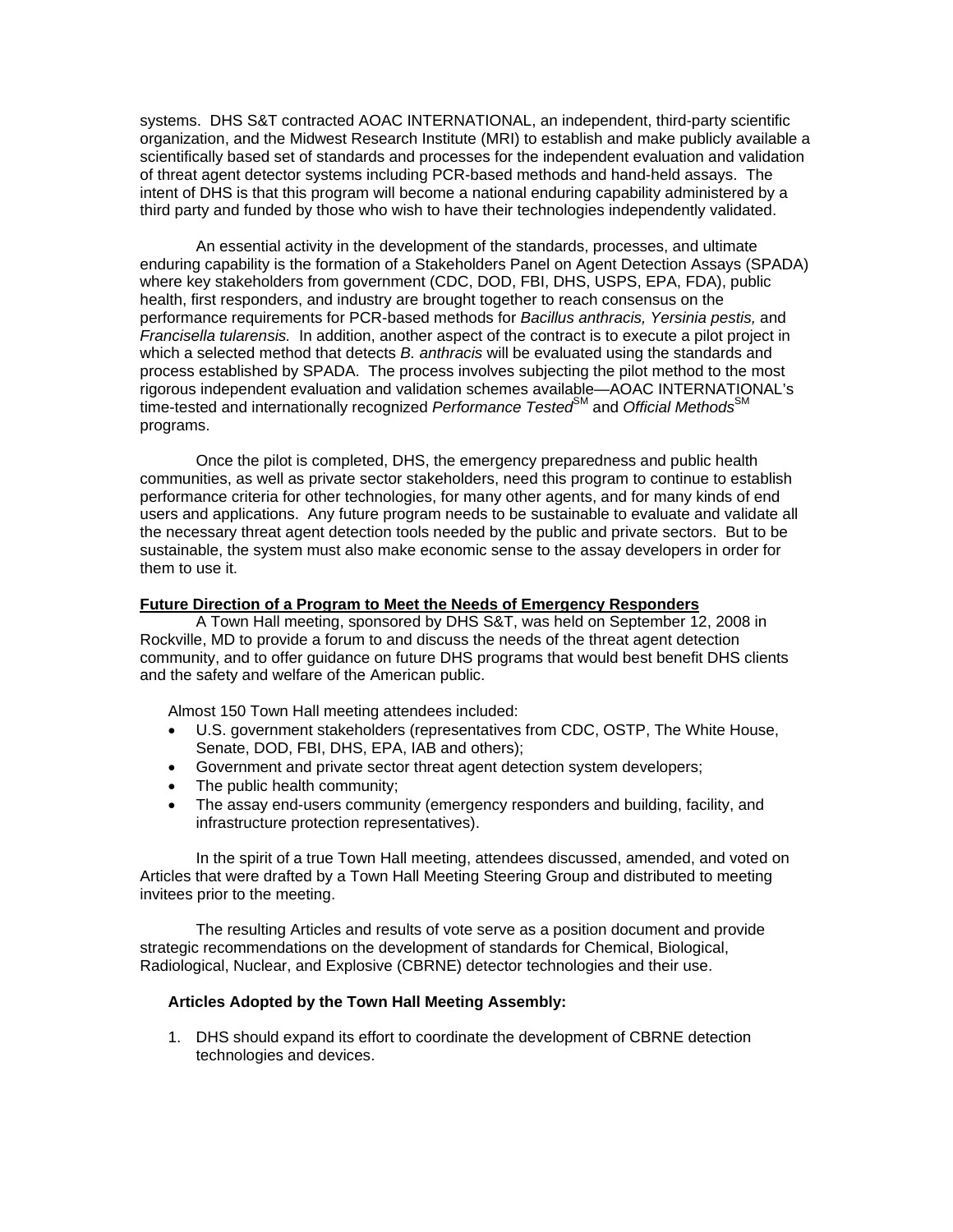- 2.a. DHS should develop, in collaboration with other agencies, standardization organizations and industry, a program to qualify detection technologies and devices by an independent third party and make this program available to the private sector as a best practice
- 2.b. Once the program is available, detection technologies and devices must be qualified prior to their purchase by grantees and federally regulated venues.
- 3. In cooperation with other agencies, DHS should lead the development of guidelines and standards that lead to the implementation of training, proficiency testing and certification of the operator in the use of qualified detection technologies.
- 4. In cooperation with other agencies, DHS should lead the development of guidelines for SOPs which shall include the appropriate use and operation of qualified detection technologies, as well as interpretation and response by the end user.
- 5. DHS, in cooperation with other agencies, should develop strategic guidance on standards for CBRNE detector technologies for use by relevant critical infrastructure sectors, key resources and others.

The Town Hall Meeting Minutes that include a list of close to150 meeting attendees and all Appendices are under attachment.

## **Recommendation for Next Steps:**

To meet the needs of emergency responders, public and private facilities' protection community, the public health community, government representatives, and the private sector technology providers as expressed in the Articles, the following next steps are recommended:

- After discussion with the Office of Science Technology & Policy (OSTP), Executive Office of the President, deliver results of Town Hall meeting in a format that meets the needs and goals of the OSTP and the Subcommittee on Standards (SoS);
- Under the umbrella of SoS, leverage existing organizations and groups (IAB, PCIS, SPADA) by using them as observers and commentators to help inform the decisions and meet the goals of the SoS;
- Devise a Plan to best implement the Articles to meet needs of customers and communities represented at the Town Hall Meeting;
- Identify specific challenges and mitigate problems in implementing the Articles to meet customer needs;
- Determine costs for the implementation of the Plan and present to appropriate legislative bodies;
- Engage independent third party organizations (AOAC, ASTM, IEEE, ANSI) to develop stakeholder consensus based standard performance criteria for priority area detection technologies and devices;
- Work from the bottom up by focusing first on priority end-users and applications, and then on technologies and threat agents;